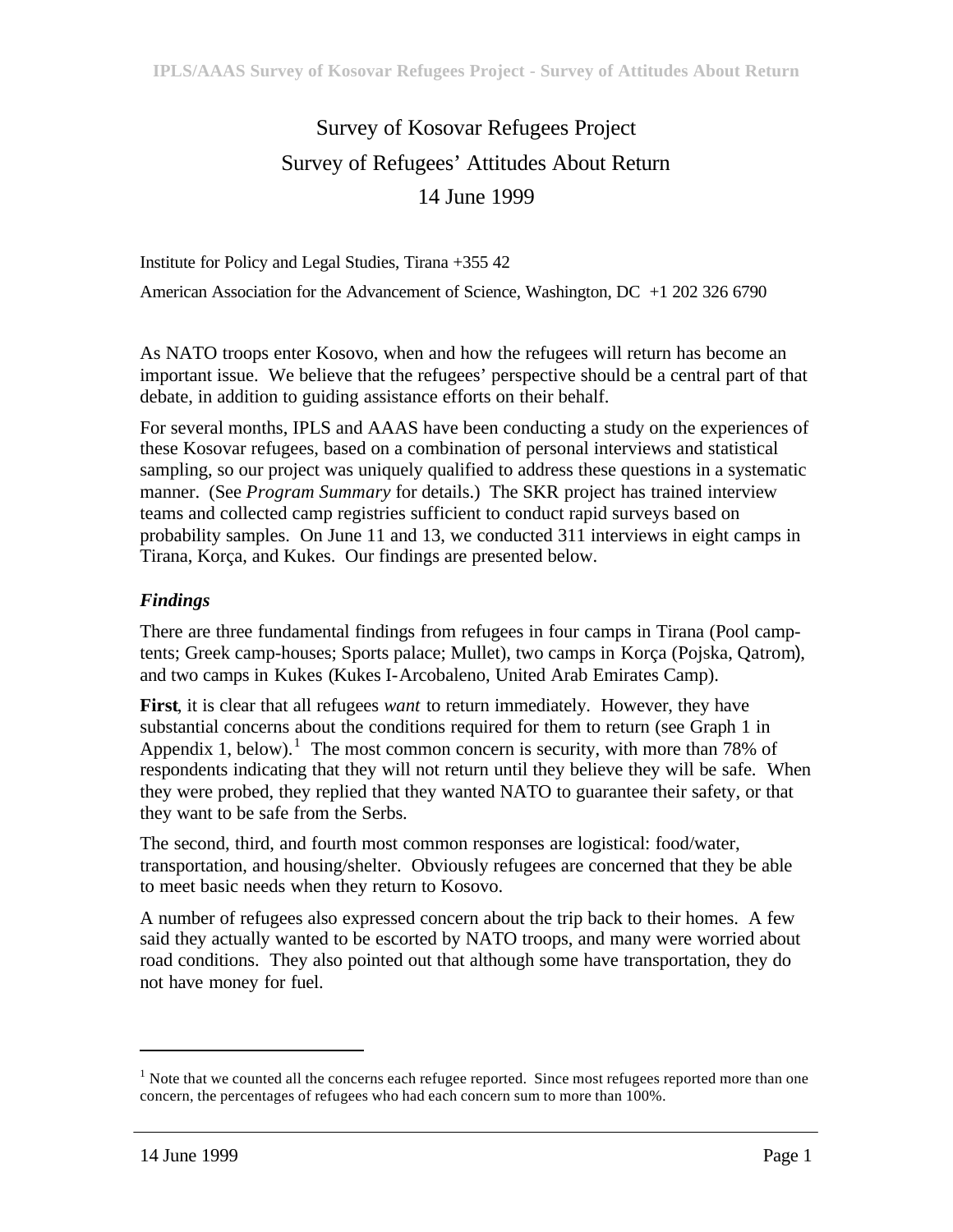We were surprised that some respondents reported to us that they will **not** return to areas in which there are Russian soldiers. We did not ask refugees anything about this, but they volunteered the information, often in quite vehement terms.

**Second**, although refugees in these four camps are eager to return to Kosovo, they report that they are willing to wait for some time if UNHCR recommends it. In Graph 2, we present the distribution of the times that refugees report that they are willing to wait before returning to Kosovo. More than half (56.7%) of the refugees report that they are willing to wait one month or more (including those who say they will wait until they are told it is safe). Even though 19% say that they want to leave immediately, regardless of the conditions, they all reported some concerns about the return.

**Third**, only 26% of people in these camps have some form of transportation with them. While there is regional variation (as camps get further from the border, the number of families with no transportation goes up, see Discussion section for more details), a large number of these refugees are depending on international agencies for transportation to Kosovo.

## *Discussion*

Although 26% of people have some form of transportation, that level varies from only 2% of people in camps in Korca, to 22% of people in camps in Tirana, to 49% of the people in Kukes. The transportation problem is therefore acute for people who are staying at substantial distances from Tirana.

People in all regions are concerned about security first (see Figure 4, below). However, while food and transportation are the next most frequent categories of concern for refugees staying in Tirana and Kukes, housing preoccupies refugees in Korca camps. Given the nearly total lack of transportation for people in Korca, and the relative availability of transportation for people in Kukes, this might be surprising.

In Figure 6, we note that people from rural areas are nearly twice as likely to reply that they are uncertain when they will return to Kosovo. Public information is particularly important for them.

Refugees in Kukes are nearly unanimous in saying that they will not return to Kosovo until they believe that they will be safe there (see Figure 7). Given that security topped the list of concerns about return for every region, the fact that refugees say that security is not only a concern but that they will not return until they feel secure should be understood. Given that this response was so overwhelming from the people closest to the border, it may be particularly important.

## *Methodology*

Because of the time-sensitive nature of this information, we could not interview refugees in all camps. The interviews were conducted in eight camps, chosen carefully to represent different regions and types of camps (an informal experimental design), rather than statistically sampled. While this does not produce broad generalizations about refugees in all Albanian camps, it allows comparisons among regions and different kinds of camps that otherwise might not be possible. Using a series of sensitivity tests, we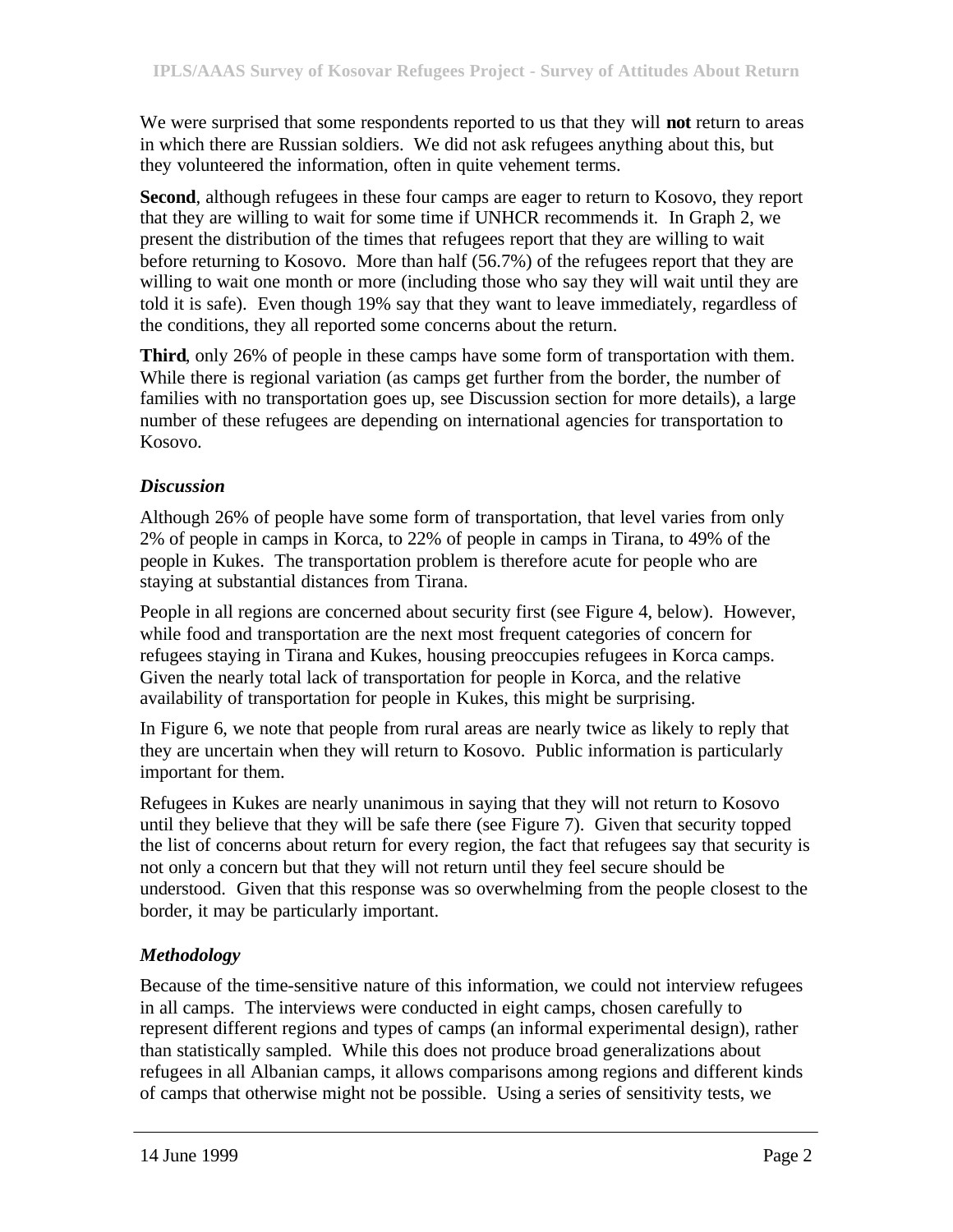checked for differences between camps and regions. While camps within regions are strikingly similar, there are a few notable differences between regions (see *Discussion* for details). Within regions, refugee attitudes about return do not vary systematically by camp, suggesting that these findings may be interpreted as reasonable representations of attitudes among refugees in camps within these three regions of Albania.

Our teams conducted 311 interviews with families in four camps (see Appendix 2 for the numbers of interviews done, broken down by camp and region of Kosovo where people are from and non-response rates). There were 42 non-responses (people absent or moved out of the camps). We chose our samples from lists of all the families in these eight camps, and in our findings below, we have presented the margin of error associated with each estimate. Because the families to be interviewed within the camps were chosen statistically, with each family having an equal probability of being included in the sample, these findings may be interpreted as representative of refugees' opinion in these camps, within the stated margin of error.

### *Conclusions and Recommendations*

The structure of our questionnaire allowed refugees to distinguish between when they want to go home – immediately – and when they realistically expect to go home. Refugees understand that arranging adequate transportation, establishing security in Kosovo, and organizing food and shelter in communities damaged in the conflict all will take time.

A few refugees reported that they are absolutely unwilling to return to areas under Russian soldiers' control. Although relatively few respondents made this point, we note that a) this point was not among our list of example probes, and was therefore entirely spontaneous, b) it was expressed to our interviewers with extraordinary vehemence and c) it was a more common response in camps where people from Prishtina were living. Relief agencies should be very sensitive to which governments control particular regions when they organize returns.

These results indicate that UNHCR, interested governments, and private relief agencies have some time to prepare for the return, perhaps as much as three months. However, high levels of uncertainty persist in refugees' assessments of when they expect to return. Therefore a substantial public information campaign will be very important, especially for refugees from rural areas and those in camps distant from Tirana. This campaign should be conducted with the maximum possible transparency, providing Kosovars with information and with mechanisms to enable them to participate in relief agencies' decision processes.

We caution that Kosovar refugees in countries other than Albania may have different attitudes than those reported here. In particular, it is likely that refugees in Macedonia and Montenegro face substantially different current conditions of housing, health care, and security, and therefore may be more insistent upon returning immediately. We have no empirical basis for analyzing these differences.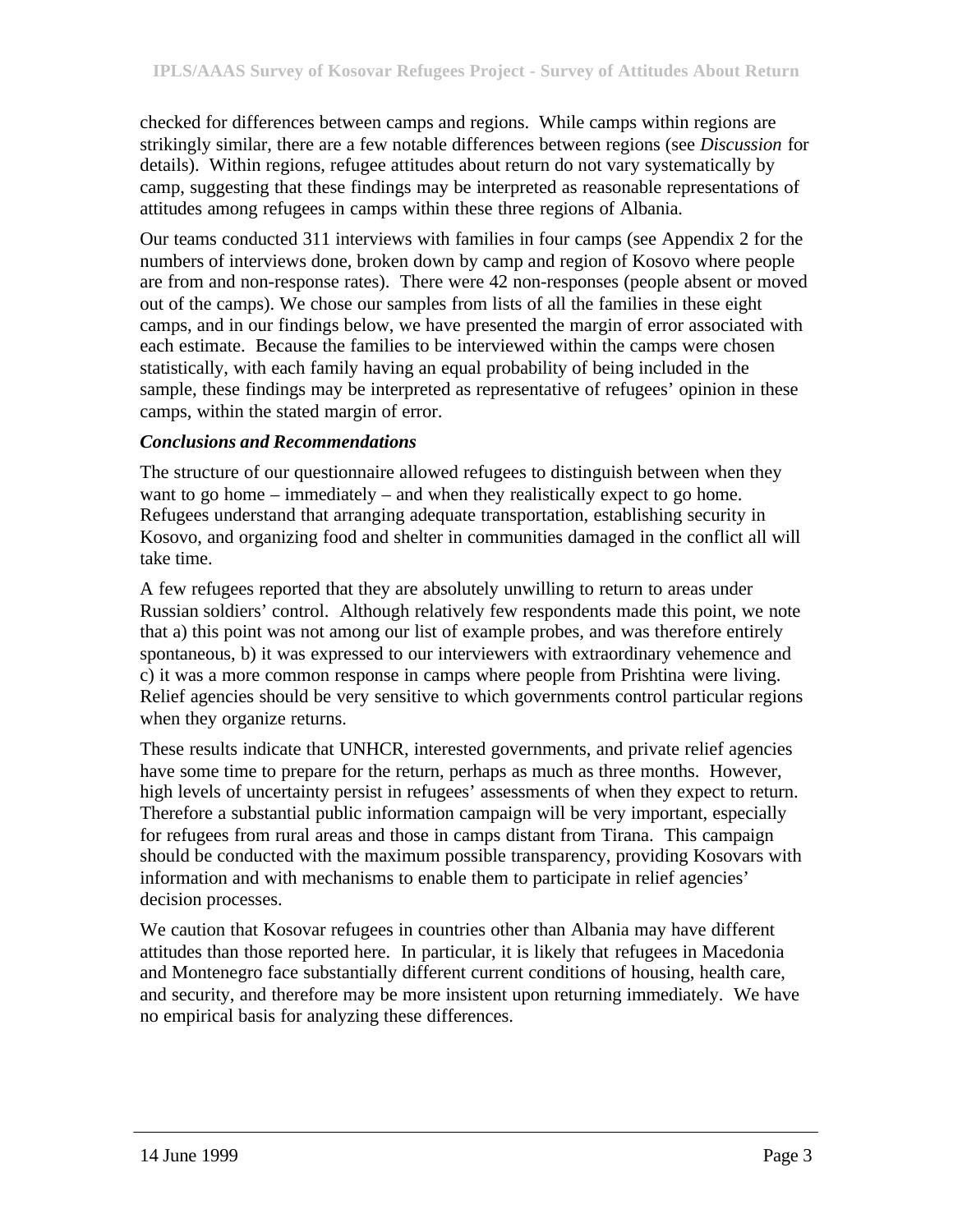### *Appendix 1: survey questions*

Sample number (code)

Where is your home in Kosovo? Is it rural

or urban?

Now that NATO soldiers are in Kosovo, when do you want to go home?

Do you have transportation back to your home? If so, what (tractor, car)?

What conditions do you require before you will be willing to go back into Kosovo? (examples are transportation to your home, security against attacks by remaining Serb forces, the availability of clean water and food, etc.)?

If UNHCR asks you to wait before you return to Kosovo, will you be willing to stay in Albania? For how long?

### *Appendix 2: descriptive statistics*

Note that where appropriate estimates are shown with the margin of error.

| Camp name       | Number of         | No       | Pct. NR |
|-----------------|-------------------|----------|---------|
|                 | interviews        | response |         |
| Tr - Palestra   | $12 \overline{ }$ | 1        | 7.7%    |
| Tr - Pool-Tent  | 32                | 9        | 22.0%   |
| Tr - Pool-Greek | 42                | 5        | 10.6%   |
| Tr - Mullet     | 22                | 2        | 8.3%    |
| Kr - Pojska     | 25                | 4        | 13.8%   |
| Kr - Qatrom     | 59                | 13       | 18.1%   |
| Ku - Arcobaleno | 50                | 8        | 13.8%   |
| Ku - UAE        | 69                | 0        | 0.0%    |
| Total           | 311               | 42       | 11.9%   |

Table 1: Number of interviews, by camp of interview and whether respondent was home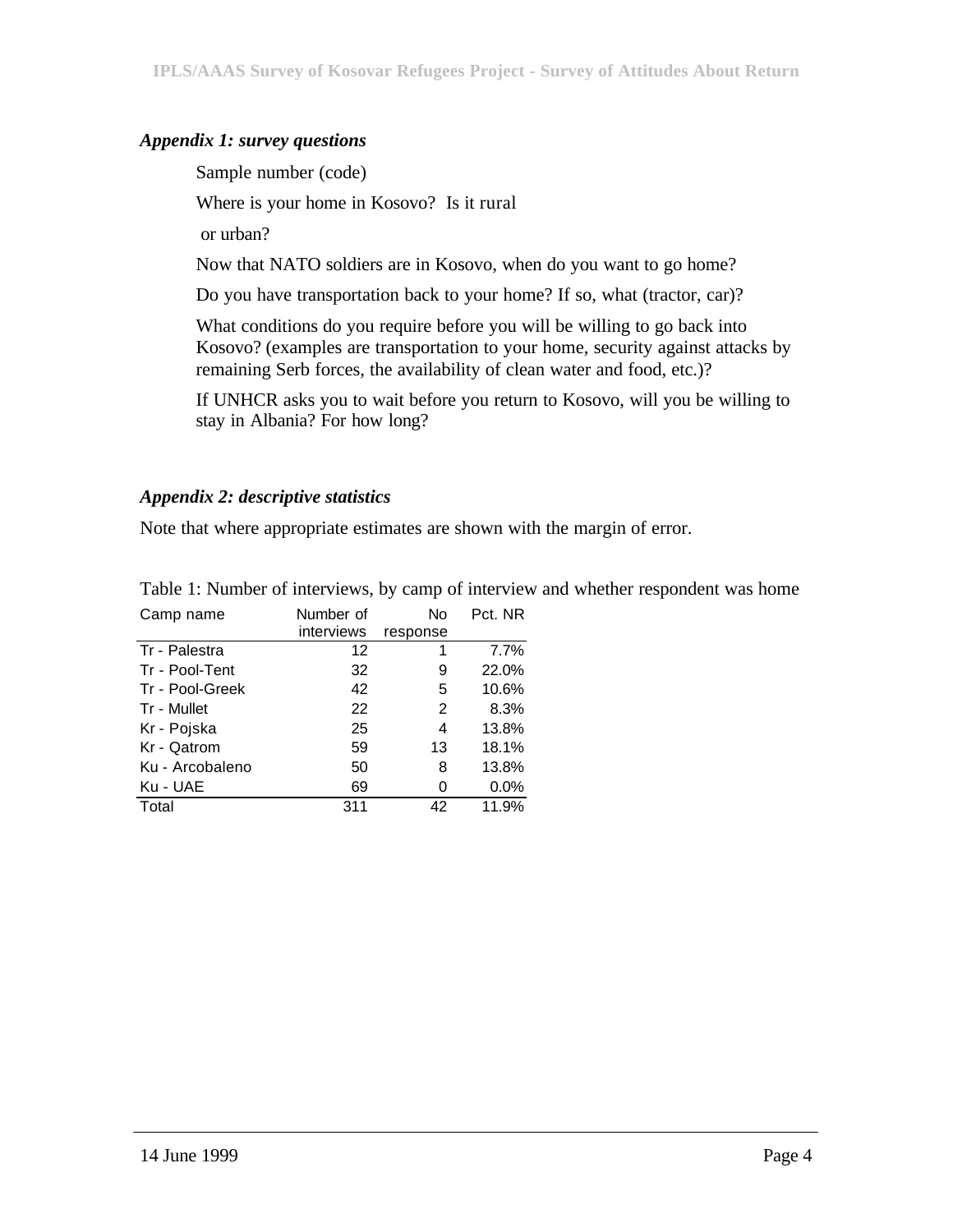

Figure 1: Distribution of respondents, by camp of current residence and rural and urban region in Kosovo

Table 2: Distribution of respondents, by camp and geographic region

|                  |         |          | Ш         | IV      |          | V١    | VII            | VIII            | <b>NR</b> |       |
|------------------|---------|----------|-----------|---------|----------|-------|----------------|-----------------|-----------|-------|
|                  | Ferizaj | Giilanel | Pristinal | Giakove | Prizrenl |       | Pejal Skendraj | <b>Mitrovic</b> | Nol       | Total |
|                  |         |          |           |         |          |       |                |                 | response  |       |
| $Tr - Mullet$    |         |          | 21%       | 21%     | 42%      | 8%    |                |                 | 8%        | 100%  |
| $Tr - Palestra$  |         |          |           | 15%     | 15%      | 38%   |                | 23%             | 8%        | 100%  |
| ITr – Pool-Greek |         |          |           | 28%     | 38%      | 21%   |                | 2%              | 11%       | 100%  |
| $Tr - Pool-Tent$ |         |          |           | 12%     | 46%      | 20%   |                |                 | 22%       | 100%  |
| Kr – Pojska      |         |          | 83%       |         |          |       |                | 3%              | 14%       | 100%  |
| $Kr - Qatrom$    | 4%      | 3%       | 49%       | 11%     | 1%       | $1\%$ | 3%             | 10%             | 18%       | 100%  |
| $Ku - UAE$       | 1%      | 1%       | 6%        | 12%     | 78%      | 0%    | $0\%$          | 1%              | $0\%$     | 100%  |
| Ku - Arcobaleno  | 0%      | $0\%$    | 12%       | 10%     | 59%      | 3%    | 0%             | 2%              | 14%       | 100%  |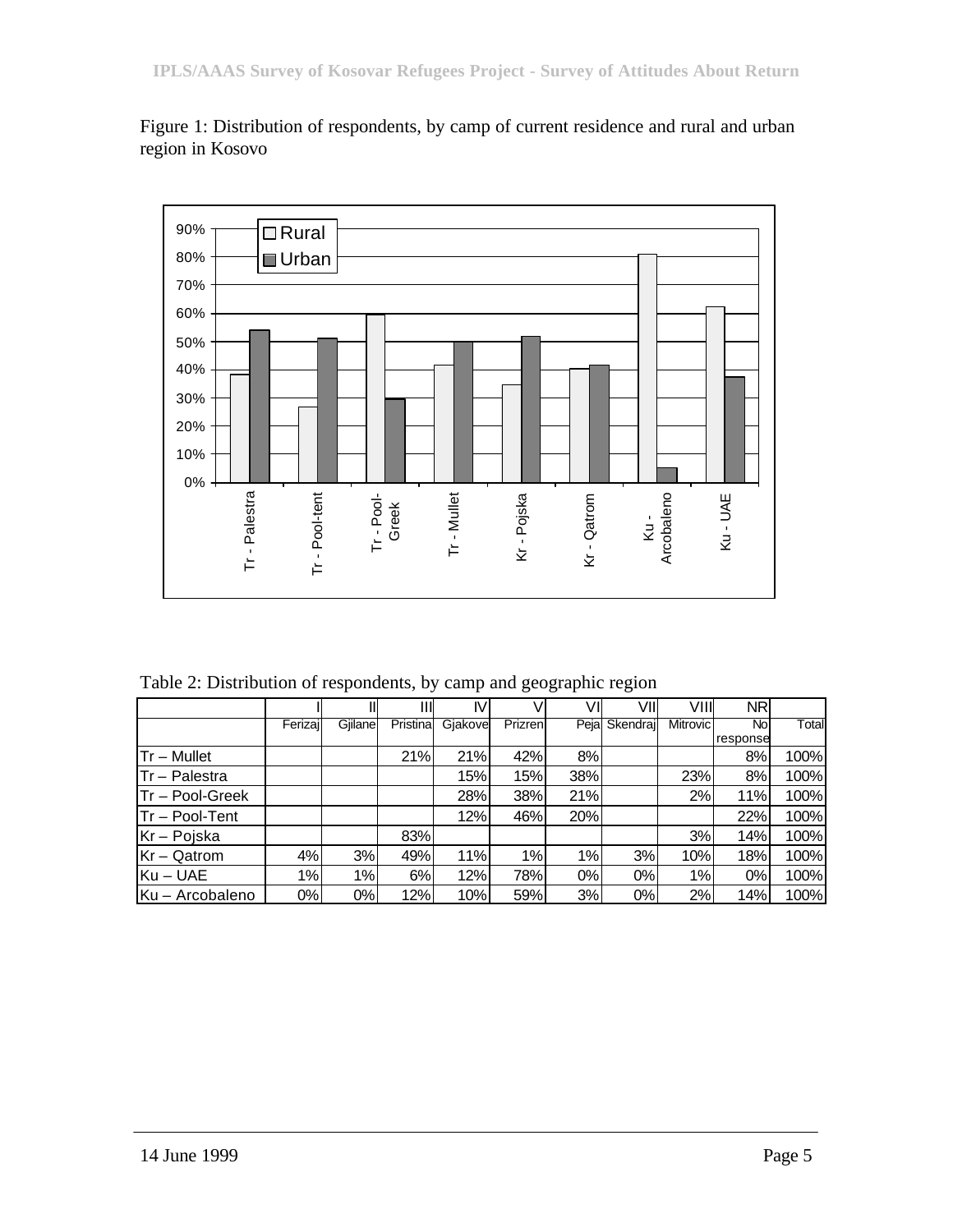

Figure 2: Concerns of Kosovar refugees (in eight camps), by type of concern

Figure 3: Concerns of Kosovar refugees (in eight camps), by type of concern and rural and urban region in Kosovo

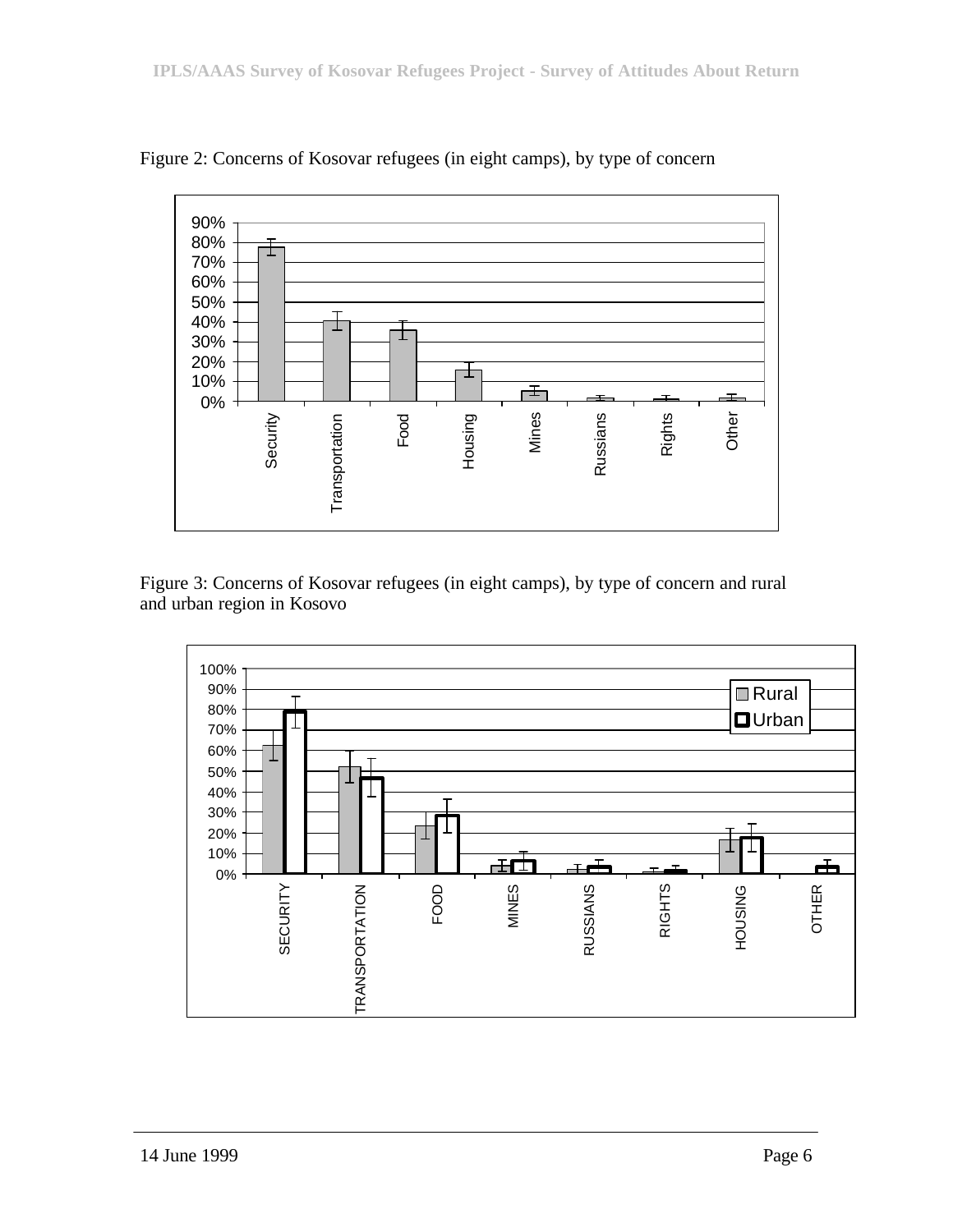

Figure 4: Concerns of Kosovar refugees (in eight camps), by type of concern and camp region

Figure 5: Willingness of Kosovar refugees (in eight camps) to wait for return

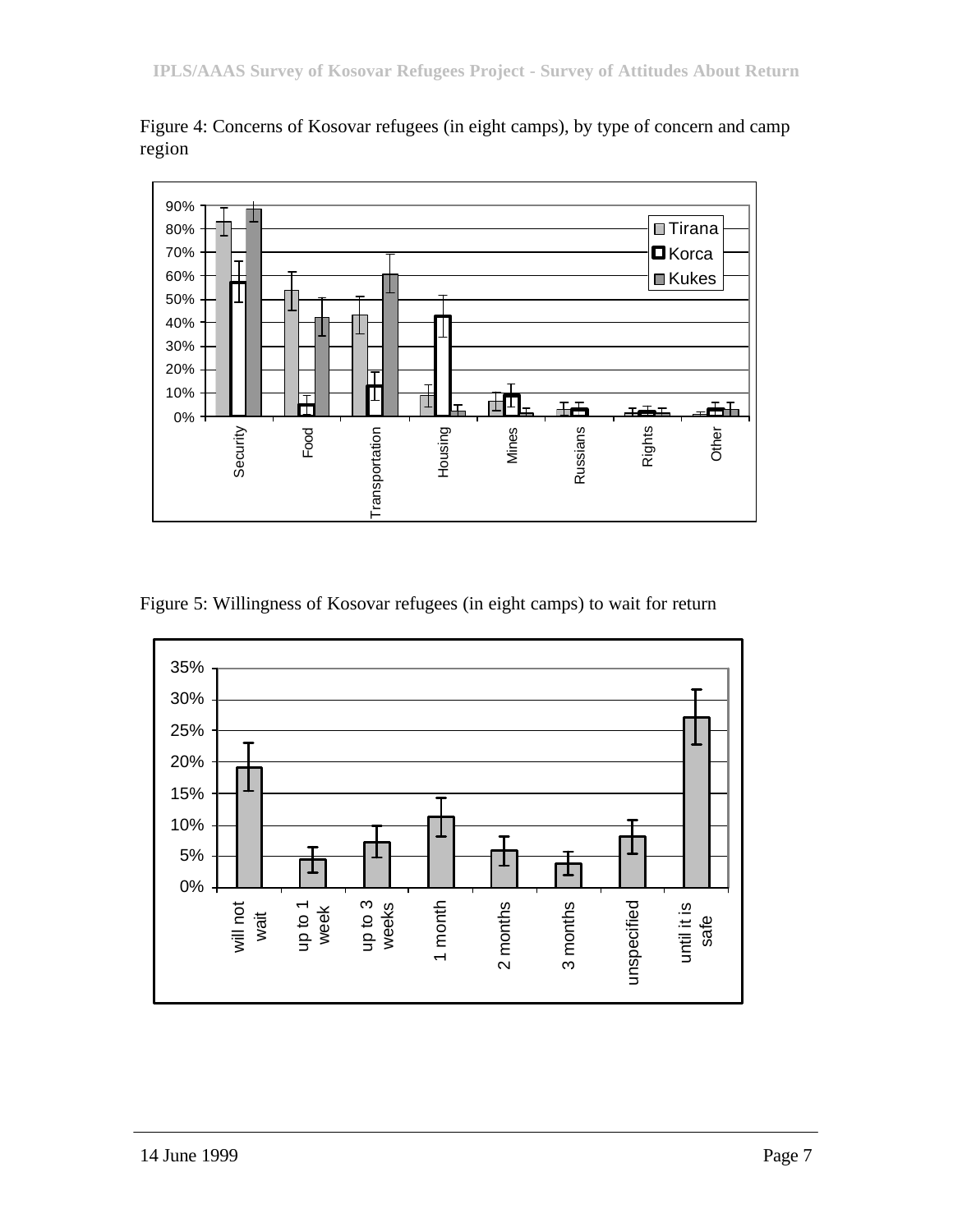

Figure 6: Willingness of Kosovar refugees (in eight camps) to wait for return, by rural and urban region in Kosovo

Figure 7: Willingness of Kosovar refugees to wait for return, by camp region

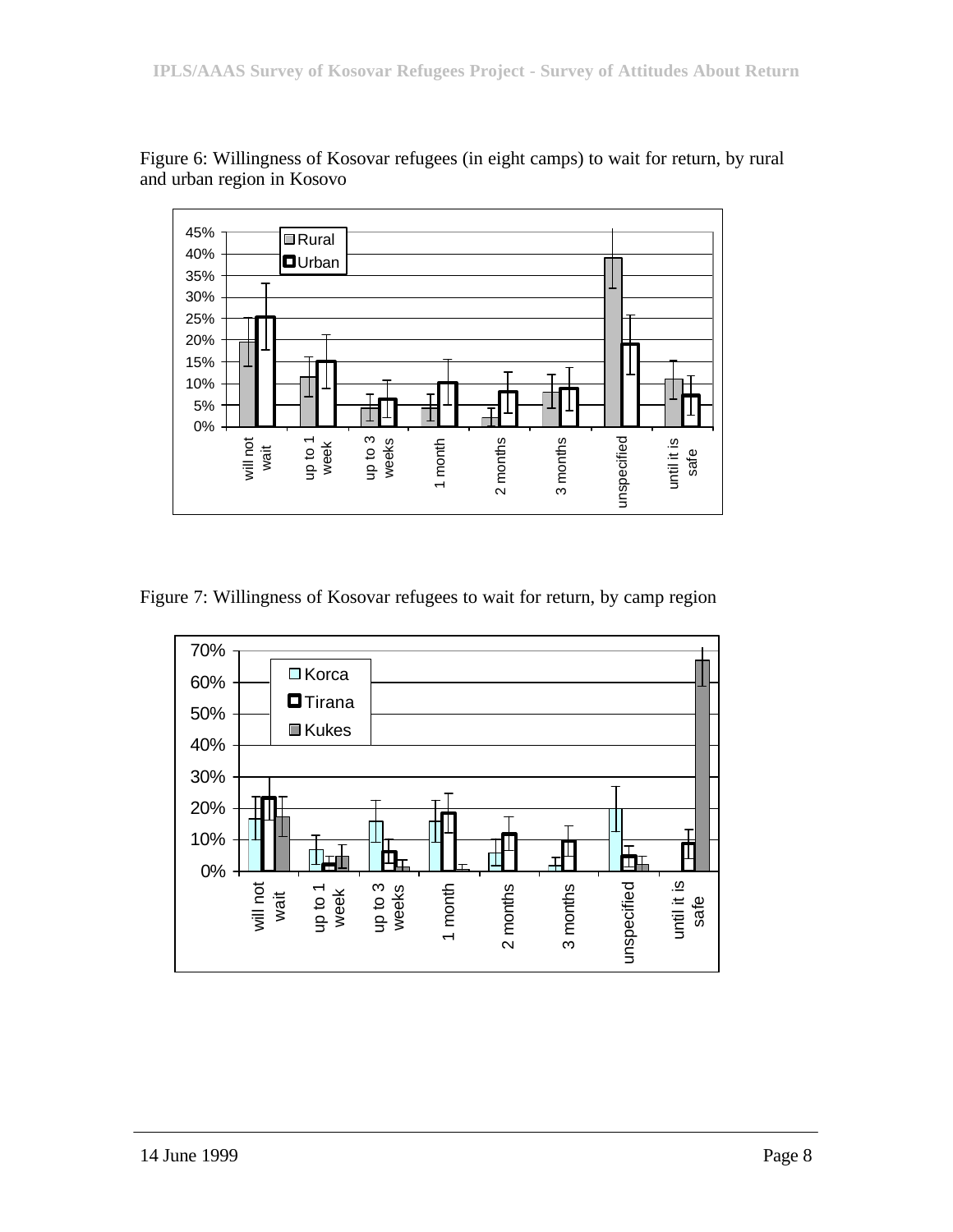# *Appendix 3: Regional codes*

| <b>REGION I.</b>   | <b>REGION IV</b>  | <b>REGI</b> |
|--------------------|-------------------|-------------|
| 1. Ferizaj         | 1. Gjakove        | 1. Ske      |
| 2. Kacaniku        | 2. Rahovec        | 2. Gll      |
| 3. Shtimje         | 3. Malisheve      |             |
| <b>REGION II.</b>  | <b>REGION V.</b>  | <b>REGI</b> |
| 1. Gjilane         | 1. Prizren        | 1. Mit      |
| 2. Kamenice        | 2. Dragash        | 2. Lep      |
| 3. Viti            | 3. Suhareke       | 3. Zub      |
|                    | 4. Shterpce       | 4. Vus      |
| <b>REGION III.</b> |                   |             |
| 1. Prishtine       | <b>REGION VI.</b> |             |
| 2. Obilic          | 1. Peja           |             |
| 3. F.Kosove        | 2. Decani         |             |
| 4. Lipjane         | 3. Istog          |             |
| 5. Novoberde       | 4. Kline          |             |
| 6. Podujeve        |                   |             |

# ON VII.

- enderaj
- ogoci

## ON VIII.

- trovice
- posaviq
- $\overline{\text{2}}$  potok
- shtri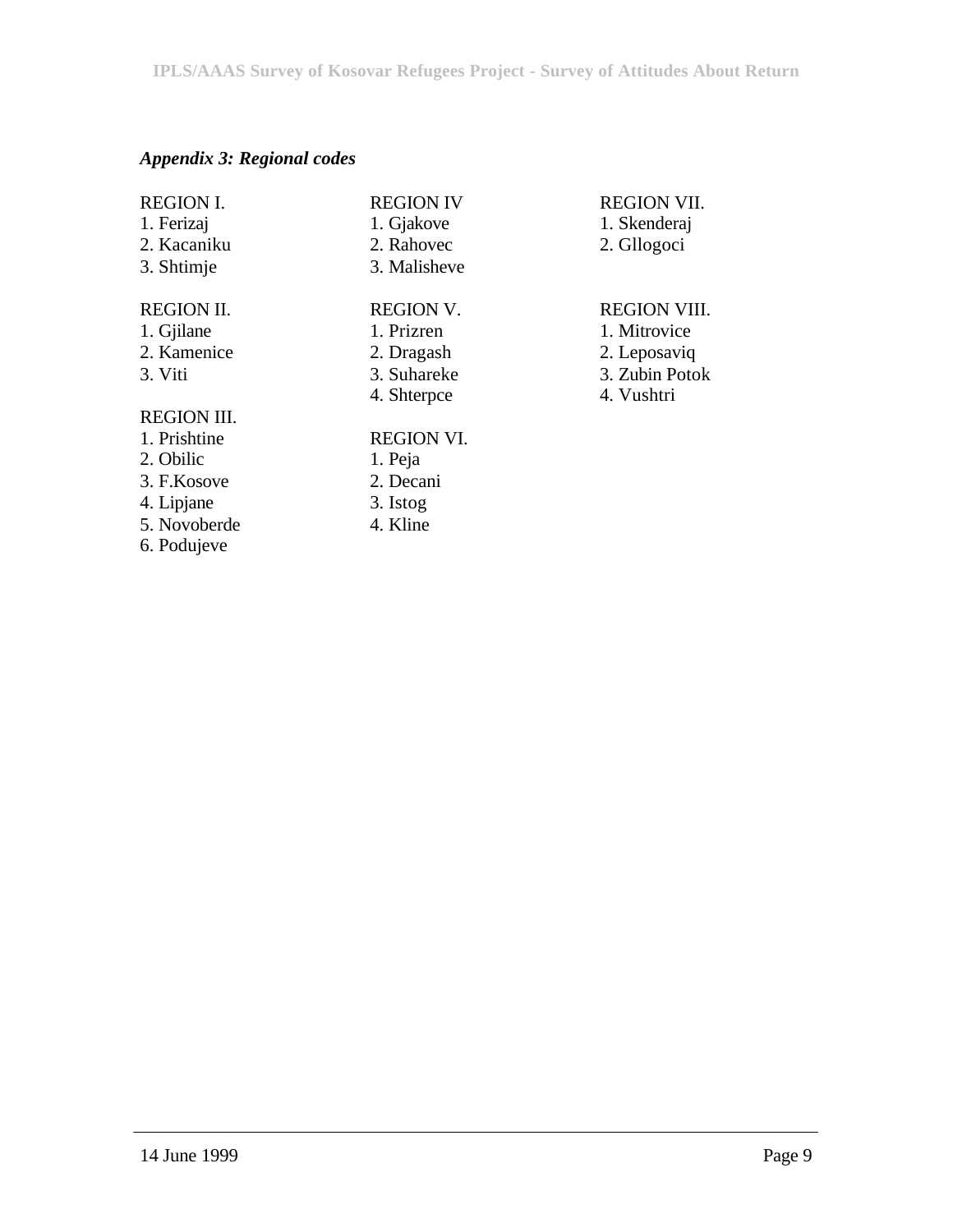## *Acknowledgements*

The Institute for Policy and Legal Studies (IPLS) and the American Association for the Advancement of Science (AAAS) acknowledge the generous support of the East/West Management Institute which made this project possible. Logistical assistance was provided by the United Nations High Commission for Refugees and the Emergency Management Group of the Albanian Government. We would also like to thank the camp authorities for their past and continued cooperation.

## *Project Summary*

The Institute for Policy and Legal Studies (IPLS) and the American Association for the Advancement of Science (AAAS) are organizing surveys and collecting other quantitative data about Kosovars in Albania, Montenegro, Bosnia, Macedonia, and Kosovo. The project's primary objective is to determine the pattern and scope of war crimes and violations of international humanitarian law committed in Kosovo since October 1, 1998.

During the course of the project, IPLS/AAAS will achieve the following objectives.

- (1) Collect, through the analysis of survey-based interviews of refugees and other quantitative measures, objective evidence of war crimes and grave breaches of the Geneva Conventions by all parties to the conflict in Kosovo.
- (2) Provide the International Criminal Tribunal for the former Yugoslavia (ICTY) with information on the kinds and patterns of abuses being committed and the names of alleged perpetrators and their military and security units for further investigation.
- (3) Disseminate, both in print format and on the Internet, a report—in English, Albanian, and Serbian—on the project's general findings to UN agencies and non-governmental organizations (NGOs), as well as the public-at-large.
- (4) Transfer the skills of survey-based human rights research to local NGOs.
- (5) Provide UN agencies and other relief organizations with information that will better enable them to attend to the long-term medical and psychosocial needs of Kosovar refugees in the region.
- (6) Provide information to guide post-conflict reconstruction efforts to those areas most severely affected by the destruction of goods, livestock, buildings, and personal and commercial property.

We publish occasional quantitative and analytical reports on topics of interest to UN and private relief agencies and to the public at large. This project is conducted in consultation with the Human Rights Center of the University of California, Berkeley and Human Rights Watch. Administrative and organizational support is provided by the East/West Management Institute in New York.